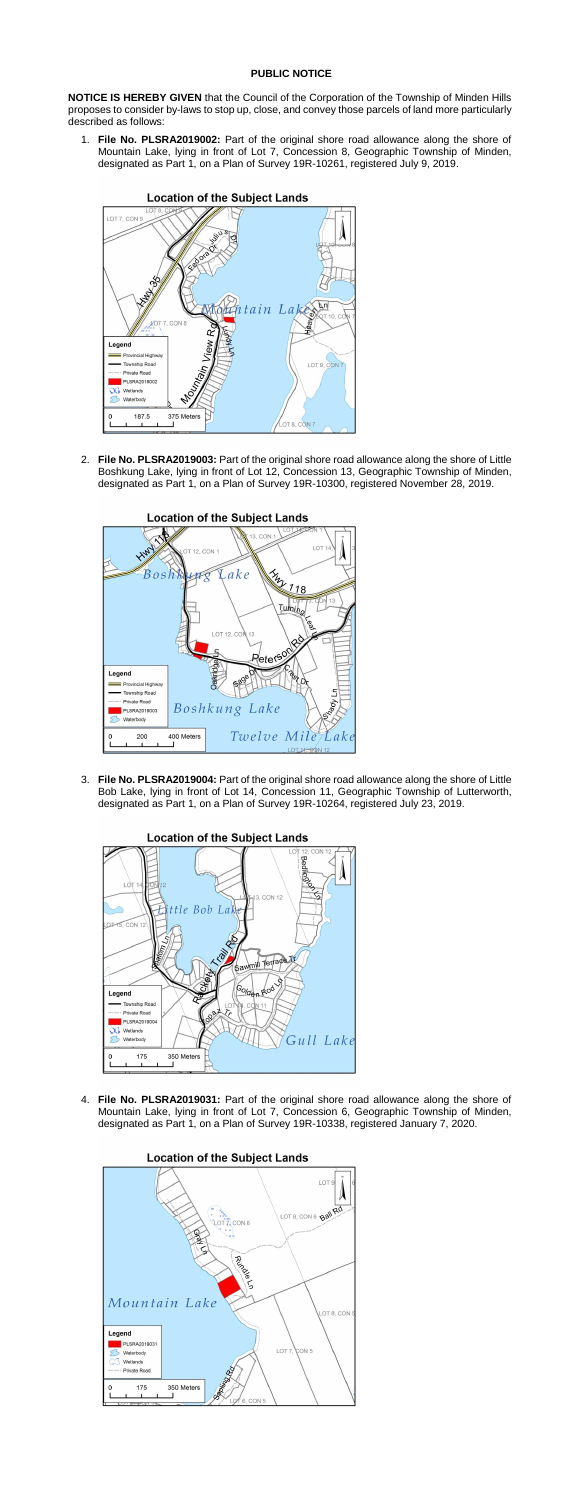5. **File No. PLSRA2019034:** Part of the original shore road allowance along the shore of Twelve Mile Lake Lake, lying in front of Lot 9, Concession 11, Geographic Township of Minden, designated as Part 1, on a Plan of Survey 19R-10289, registered October 25, 2019.



6. **File No. PLSRA2019041:** Part of the original shore road allowance along the shore of Kashagawigamog Lake, lying in front of Lot 23, Concession 4, Geographic Township of Minden, designated as Part 5, on a Plan of Survey 19R-10363, registered January 16, 2020.



7. **File No. PLSRA2019043:** Part of the original shore road allowance along the shore of Gull Lake, lying in front of Lot 8, Concession 11, Geographic Township of Lutterworth, designated as Part 1, on a Plan of Survey 19R-10354, registered January 15, 2020.

## **Location of the Subject Lands**



8. **File No. PLSRA2019044:** Part of the original shore road allowance along the shore of Kashagawigamog Lake, lying in front of Lot 22, Concession 4, Geographic Township of Minden, designated as Part 5, 6, and 7, on a Plan of Survey 19R-10262, registered July 18, 2019.